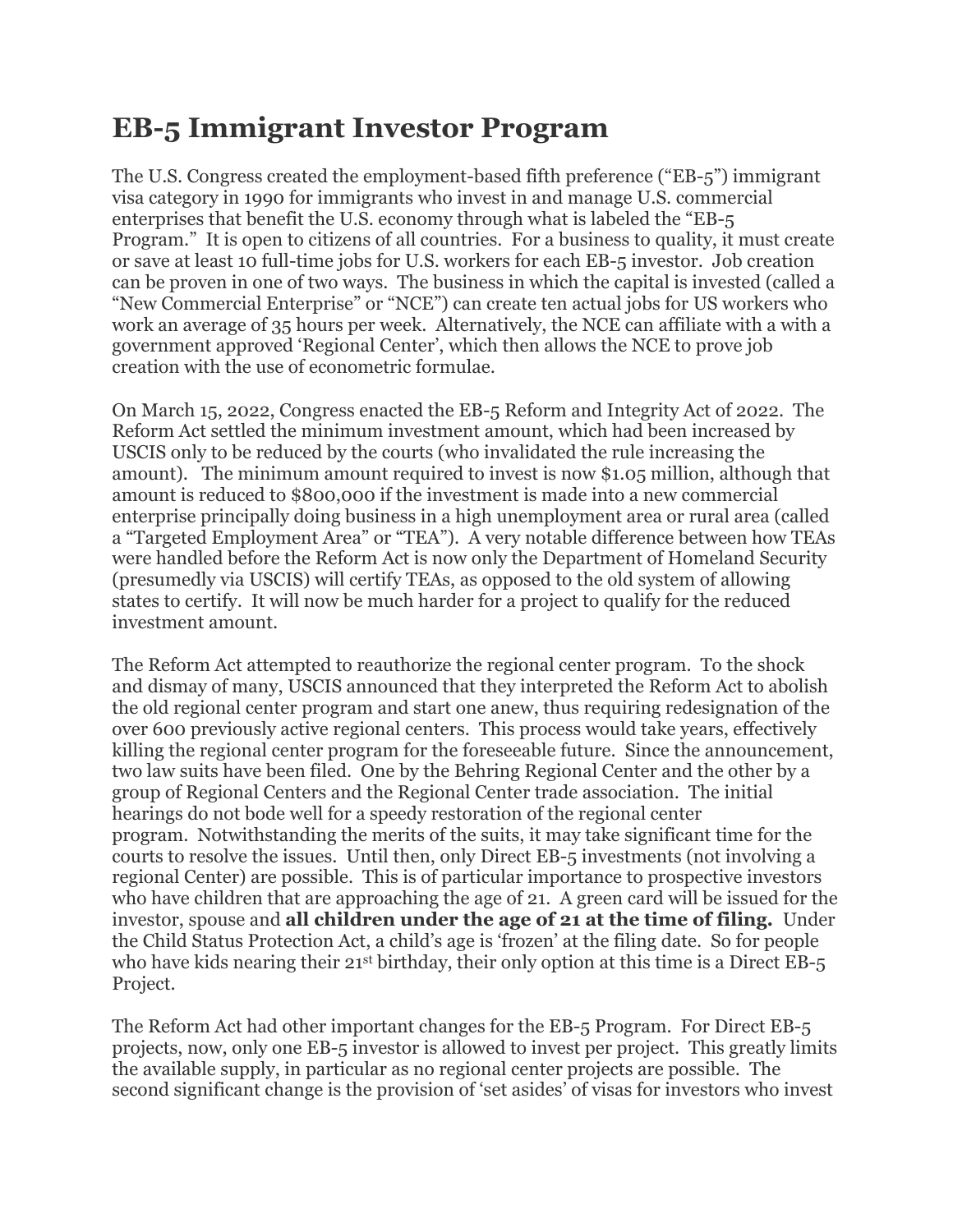in TEA projects. This change will have a dramatic effect on the processing time for investors from countries subject to 'retrogression', which is the delay imposed by the US State Department on the issuance of a visa for anyone from a country that has overconsumed visas compared to other countries. The only country currently in retrogression is China. For investors from China, the current wait time in non-TEA projects is between 12 and 20 years or more! If they invest in a TEA project it should be approximately 4-5 years. Other countries that have previously been in retrogression or are at risk of it include India, Vietnam and South Korea.

The investor starts the immigration process with the investor's US immigration attorney filing an I-526 Petition with USCIS, which is the request for the investor (and his or her family) to receive a conditional lawful permanent residency status (a green card) based on making a compliant investment in a US company. If the investor is located in the US, the investor can immediately file for employment authorization and travel parole (for the investor and his or her family). Otherwise, upon approval of the I-526 Petition by the USCIS, the petition transfers to the National Visa Center ("NVC"). The NVC will then send a notification to the Investor's foreign Embassy that has jurisdiction to process immigrant visas, and will send visa application documents for the investor to complete. The Investor's immigration attorney will work with the Investor to complete these forms, which are filed directly with the Visa Section at the U.S. Embassy. The investor will then schedule a visit with their Visa Section at the embassy. If the investor is still in the US, he or she can file for adjustment of status to receive the lawful permanent residency (green card) and avoid the consular process.

The I-526 petition is a substantial undertaking. The regulations require that the capital for the investment come from funds that are owned by the investor. Generally, that means that if loans are taken to provide the needed investment capital, those loans should be secured by collateral owned by the investor with a value that is at least equal to the amount of the loan. This requirement was recently challenged in Zhang v. USCIS, in which the federal district court (recently affirmed by the US Court of Appeals) invalidated the USCIS prohibition against unsecured loans. (For additional information, see *[EB-5 Funds Obtained From Unsecured Loans Now Legal Under](http://e3ig.com/eb-5-funds-obtained-from-unsecured-loans-now-legal-under-zhang-february-6-2019/)  [Zhang](http://e3ig.com/eb-5-funds-obtained-from-unsecured-loans-now-legal-under-zhang-february-6-2019/)*

Further, the investment funds must be proven to be from legal sources, such as trade/business, investment income, gifts or inheritance. USCIS has essentially required the equivalent of a forensic audit to document the flow of all funds back to the source. A proper EB-5 source of funds often involves thousands of pages of materials. Typical legal fees for representing an investor and preparing the source of funds is \$15,000 or more.

The second part of the I-526 petition are the materials related to the NCE. The standards that govern an acceptable business plan were articulated in a case entitled In Matter of Ho. Generally the plan must establish that the NCE will create the required jobs (or in the case of the regional center, engage in the types of business activity that are the assumptions upon which the econometric formulae calculate job creation), and is generally credible. The NCE may engage in any sort of legal trade or business. It is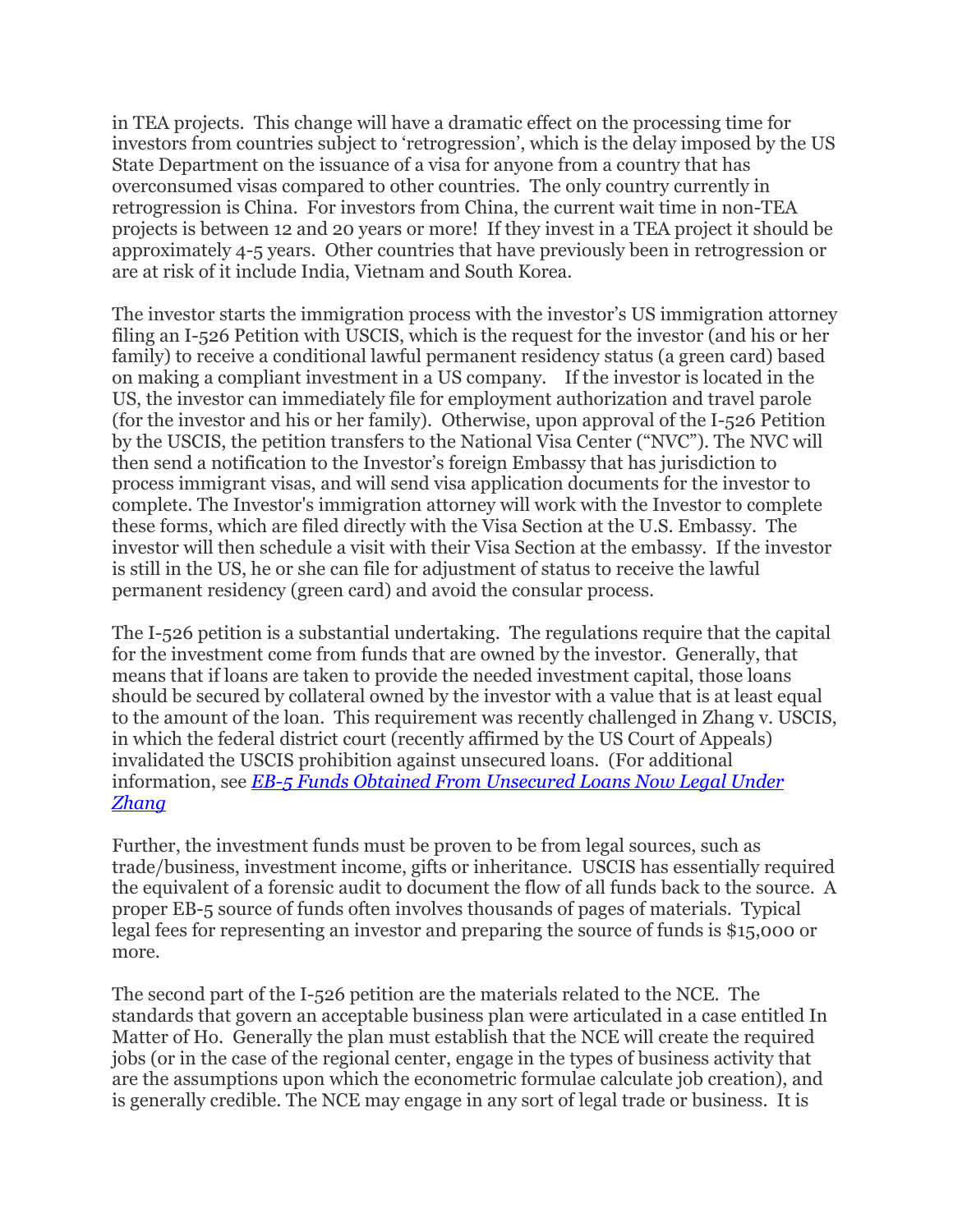best to avoid controversial areas such as cannabis, even when legal in a given state, due to issues with Federal laws. Competent business plans are often dozens of pages, with detailed financial projections and hundreds and sometimes even thousands of pages of supporting materials. The budget to prepare all other needed materials for a project can be \$50,000 to \$75,000 for smaller projects to a quarter million or more for larger ones. To properly prepare a project, expertise is needed in corporate law, immigration law, management consulting, financial modelling, and business plan writing. Typically, projects that have created an EB-5 investment program, will charge an administrative fee of \$50,000 to cover these and other related costs.

After approval of the I-526 petition and receipt of the investor's green card, the investor is technically a 'conditional' lawful permanent resident. The condition is that the company receiving underlying investment, the NCE, will create the needed jobs. Following the start of the lawful permanent residency status, the investor then must file a petition to remove the condition on Form I-829. At this stage the NCE provides the investor's immigration attorney with all the needed information to prove that the funds were spent according to the business plan and that the job creation has occurred.

The current processing time for the I-829 is at least two years. The investors status will be extended for as long as the I-829 is being processed by USCIS. Once approved, the investor is an unconditional lawful permanent resident. After a total of five years from the date of the beginning of the conditional lawful permanent residency status, the investor will be entitled to become a US citizen if desired. This is not a requirement; the lawful permanent resident can be maintained indefinitely.

All EB-5 projects are subject to certain structural limitations. Most notably, the investment capital must be 'at risk'. This means that the investment is subject to total loss so all investments in all NCEs must be equity investments. If the investment in the NCE is guaranteed or collateralized in some way, the structure would violate the regulations. Note, many regional center projects utilize a more complex legal structure for the investment, due to their ability to prove labor creation through econometric formulas. Technically, the formulas are determining the indirect and induced labor created through the economic activity. This is the activity of firms other than the NCE. In these projects, the sponsors separate the NCE, which accepts the investor capital, from the job creating entity (JCE), which undertakes the project. The NCE, in which EB-5 capital always must be an equity investment, can then invest in the JCE as either an equity investment or a loan. The loan can and often is collateralized by the assets of the JCE. Often, sponsors and practitioners gloss over the structural distinction between the NCE and the JCE. It is always the case, if properly structured that the investment into the NCE will be an equity investment for which there can be no guarantee or rights to collateral owed directly to the investor. Any rights of these sorts will be owed only from the JCE to the NCE and not to the individuals.

The investment must also be irrevocable, meaning that the investor does not have the right to demand repayment at a particular time or upon a set of predefined events. As noted above, the timetable from beginning to end of even a non-retrogressed investor is